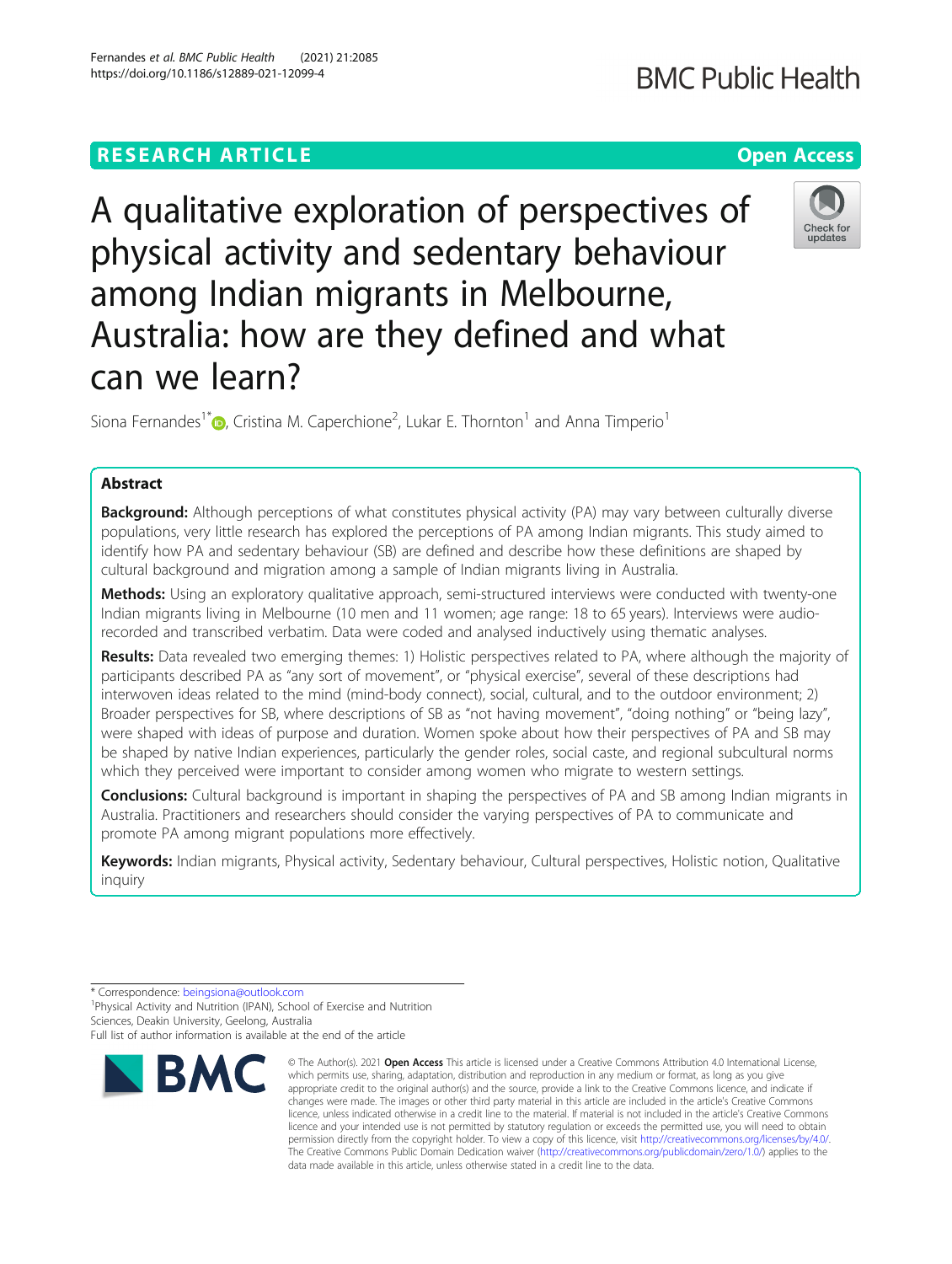# Background

Physical inactivity contributes to the global noncommunicable disease (NCD) burden, with costs to health care systems attributable to inactivity conservatively estimated at INT\$53.8 billion globally and further costs associated with INT\$13.7 billion in productivity losses [[1](#page-8-0), [2\]](#page-8-0). South Asian descendants namely from India, Maldives, Pakistan, Bhutan, Sri Lanka, Nepal, and Bangladesh are disproportionately liable for NCD-related mortality globally [\[3\]](#page-8-0). It is suggested that Asian Indians have a genetic predisposition that perpetuates their NCD-risk at younger ages (< 40 years) [\[4](#page-8-0)–[6\]](#page-8-0) and present a greater risk of NCDs when compared to western European and other Asian populations [\[7](#page-8-0)]. The health risk may be greater for Indian migrants when compared to native counterparts [\[8\]](#page-8-0), as health-risks may in part be attributed to having lower levels of physical activity and increased sedentary behaviour in western countries, such as the US, UK, Canada, New Zealand and Australia [[8](#page-8-0)–[13](#page-8-0)]. The healthy immigrant effect suggests that although recent migrants who fulfill rigorous health screening requirements upon entry have a greater health advantage than their native counterparts, yet over time their health declines [[14\]](#page-8-0). It is suggested that migrant populations from nonwestern communities may succumb to poor lifestyle behaviours such as low physical activity and increased sedentary behaviour when adapting to westernised national cultures and infrastructure [\[15](#page-8-0)]. This is critical to consider for a genetically predisposed population, and where socio-cultural influences in the process of adapting to a new country (acculturation) can accentuate the health risk, and over time perpetuate the public health challenge [\[16](#page-8-0), [17\]](#page-8-0). Increasing physical activity among Indian migrants is an important solution in addressing their burden of multiple NCDs, but making efforts to increase physical activity behaviour, and limiting sedentary behaviour necessitate that we understand how such behaviours are defined or conceptualised by Indians in their migrant-setting.

Physical activity is typically defined in the literature as 'any bodily movement produced by skeletal muscles that result in energy expenditure' [\[18](#page-9-0) , p.126]. It includes occupational, household, travel, and leisure (e.g., sport, exercise performed for fitness purposes, yardwork) physical activity [[19\]](#page-9-0). The consensus definition of sedentary behaviour is 'any waking behavior that expends energy less than 1.5 METs while in a sitting or reclining or lying posture' [[20](#page-9-0) , p[.5](#page-8-0)]. These operational definitions, however, may not reflect how the public views these behaviours. Very few studies have explored how culturally, and linguistically diverse (CALD) migrant populations define or conceptualise physical activity and sedentary behaviour. Qualitative insights revealed that Cambodian, Mexican, Sudanese, and Somalian immigrants and refugee communities living in the United States, had conceptualised their knowledge and practice of physical activity with ideas of purposiveness when engaging in exercise, sport, and household tasks [\[21](#page-9-0)]. Indian migrants in the United States and Canada defined physical activity as informal and automated behaviour and considered perspectives related to their spirituality and cultural experiences (yoga, pranayama-breathing) [[22,](#page-9-0) [23](#page-9-0)]. In Australia, the different cultural and ethnic identities (family vs individual) were regarded as potential explanations for the 'unplanned' norm of physical activity among Indian and Sri Lankan migrants compared to the planned exercise norm among Anglo-Australians [\[24](#page-9-0)]. The CALD-Physical Activity Mapping Project outlined the array of differing perceptions across Indian, Greek, Vietnamese, Filipino, Samoan, Sudanese, Bosnian, Arabic-speaking, and Spanish communities living in Queensland, Australia [\[25](#page-9-0)]. In that study, Arabic and Sudanese women attributed their ideas solely to weight loss while Indian and Vietnamese described perspectives related to family, work, and social settings. Such perceptions of physical activity and sedentary behaviour within CALD populations often differ from the operational definition of physical activity.

Currently how physical activity and sedentary behaviour may be understood among Indian migrants is limited to perspectives from older participants (70 + years) [[23](#page-9-0)], those with a clinical diagnosis [\[22](#page-9-0), [26\]](#page-9-0), or considering a single Indian regional sub-culture (e.g. only Punjabi migrants) [\[22](#page-9-0)]. For a growing Indian population in Australia, understanding how Indian migrants perceive physical activity and sedentary behaviour will be important to tailor their health promotion strategies and interventions [[25](#page-9-0), [27](#page-9-0)]. Hence, this study aimed to 1) identify how physical activity and sedentary behaviour are defined by Indian migrants living in Australia; and 2) describe how these definitions are shaped by cultural background and migration.

### Methods

This is an exploratory qualitative study that uses thematic analysis to unravel the meaning and perceptions of physical activity and sedentary behaviour among Indian migrants [[28\]](#page-9-0). Such an approach has previously served as a framework for revealing conceptual depth about the thoughts, experiences, and feelings of interest among specific populations [[29\]](#page-9-0). Semi-structured interviews and the use of prompts enabled the researcher to uncover new meaning and in-depth descriptions of any experience of interest within a free-flow, and personalised setting [\[30](#page-9-0)]. The study was approved by the Deakin University Human Ethics Advisory Group-Health (HEAG-H 93\_2019) on the 4th of July 2019.

# Sample recruitment and settings

All interviews occurred in Melbourne, Australia between August to December 2019. Melbourne currently holds the fastest population growth rate of capital cities in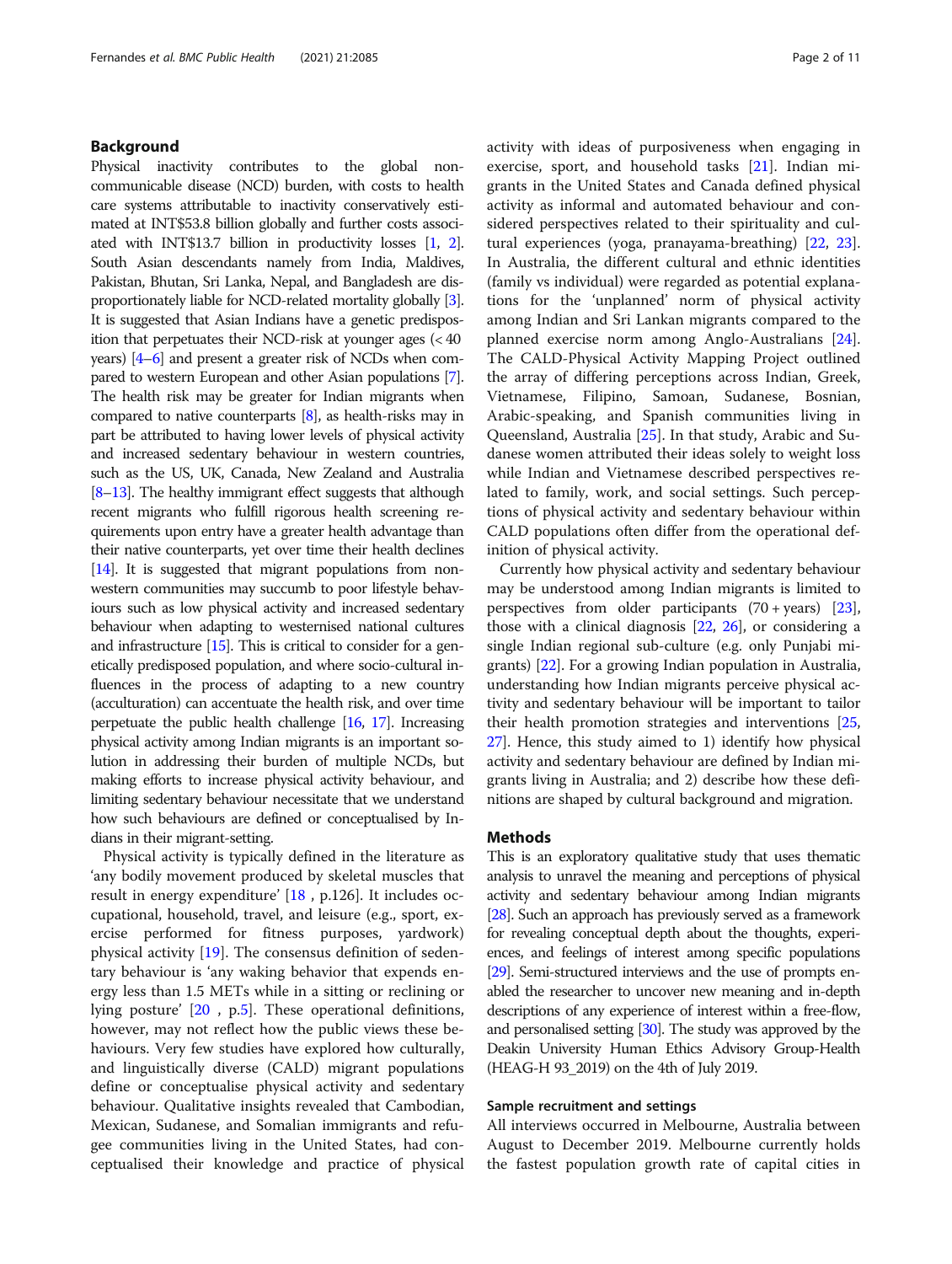Australia, with overseas-born migration the greatest contributor [\[31](#page-9-0)]. Following England, Indians were the second-largest overseas-born resident population in the state of Victoria in 2016 [[31](#page-9-0)].

Purposive sampling was used to ensure a diverse selection of individuals [\[32\]](#page-9-0). To be eligible, participants had to have resided in Australia for one year or more, with an intended length of stay of more than two years and be fluent in English. Indian descendants from countries other than India (e.g., Fijian Indians) and those below 18 years and above 70 years of age were not eligible. Those with a reported chronic illness or physical disability that limited their capacity to engage in any physical activity were also not eligible as the interview included questions to explore barriers and enablers of physical activity (not reported here), which may differ substantially for this group. Refugees and new arrivals within their first year in Australia were not included as they may have different experiences concerning these behaviours. Recruitment also sought to include first and second-generation Indian migrants. The criteria for first-generation participants included those born in India, and second-generation included those selfidentified as Indians either born or migrated to Australia before the age of 12 with one Indian-born parent. This age cut-off has been used in other studies [\[33,](#page-9-0) [34](#page-9-0)].

Participants were recruited through word-of-mouth, social-media channels (e.g., Facebook), and posters at various community centres, local libraries, local Indian grocery stores, and cultural organisations. Social-media channels and posters included a link to an online survey that directly screened respondents for eligibility. The few respondents who directly contacted the research team member to register their interest in participating were screened for eligibility by telephone. Those who met the eligibility criteria were emailed information about the study. All participants provided written informed consent prior to the start of the interviews.

#### Procedures

Additional demographic details, for example, household, occupation, education, and reason for migration (openended question) were obtained before each interview. Participants self-selected their preferred interview mode, selecting from skype, telephone, or in-person at a public location. Interviews were conducted in English by the first author (SF) for a duration of 35 to 45 min. Where appropriate, field notes were used to record post-interview contextual details such as interaction styles and emotions. Considering the diverse participant ages, generation, and sub-cultural profiles, achieving thematic saturation was approximated after 17 interviews wherein descriptions of experiences (richness) were considered adequate for analysis (i.e. sufficient knowledge answering the research aim) and within the allotted timeframe [[35](#page-9-0), [36\]](#page-9-0).

#### Interview guide

The interview guide (Supplementary Table [1](#page-8-0), Additional File [1\)](#page-8-0) was informed by the five-phase-systematic methodological framework for semi-structured interviews [\[37\]](#page-9-0). It was developed to gather information about the study aims and a broader research question related to influences on physical activity and sedentary behaviour among Indian migrants (not presented here). Participants were first asked questions related to their physical activity, followed by questions about sedentary behaviour. For example, participants were asked "Describe what physical activity means to you?" or "What does the term sedentary behaviour mean to you?". Prompting cues were used to draw out further detail and participants were encouraged to provide examples to support their ideas and/or perceptions. Prior to conducting the interviews, the questions were piloted on three participants from the target population to ensure that the interview guide was salient and culturally appropriate. After the interview, each participant received a gift card for their time and contribution.

# Data analysis

Each interview was audio-recorded and transcribed verbatim by an external transcription service. Each transcript was checked for accuracy by the first author (SF) before commencing the data coding process. A thematic inductive coding approach was employed using the Braun & Clarke framework [[28](#page-9-0)]. A codebook, containing codes and a hierarchical structure of overarching codes and subcodes, was developed, and checked iteratively by the two authors (SF, CC). Overall, coding a single undivided pas-sage of the data was the preferred unit of analysis [[38](#page-9-0)]. Line-by-line coding was also used to identify certain elements within a single unit that added depth to the overall meaning [\[39\]](#page-9-0). Such an approach enabled a closer view when unpacking novel and important aspects while keeping the broader focus of the overall aims and considering the overall responses of the participant as a single unit [[38](#page-9-0)]. The first author presented the themes and subthemes separately for physical activity and sedentary behaviour, to all co-authors (CC, AT, LT) who crosschecked, refined, and finalised the themes. The authors discussed the coding process making necessary revisions to the coding framework, addressing general clarifications, and ensuring safety standards of data management were maintained. The first author conducted all the interviews and the data analyses. The first author shared similar cultural background as the participants and has previously worked with Indian migrants, including the conduct and tailoring of physical activity research for Indian migrants. As a cultural insider, the first author engaged in reflexive practices (e.g., journaling) to ensure rigour and trustworthiness were maintained  $[40]$ . The co-authors, were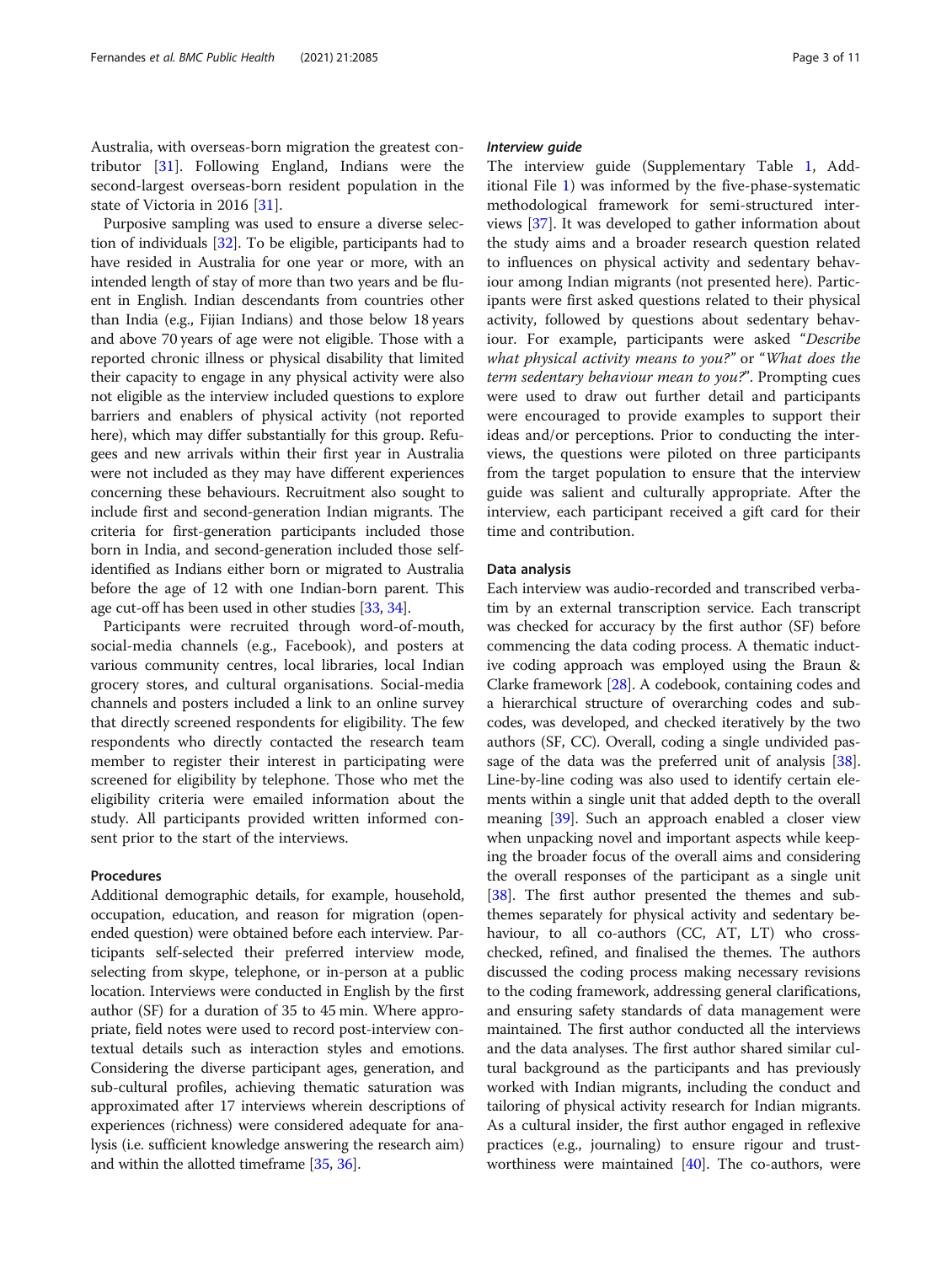cultural outsiders to the research process who carried the necessary knowledge and expertise to conduct research in physical activity and sedentary behavior; one co-author has also previously worked with migrant communities. The data and coding were managed with Nvivo Software for Mac, Version 12  $[41]$  $[41]$ . A sample of the final coding framework is attached separately (Supplementary Table [2](#page-8-0), Additional File [2](#page-8-0)).

# Results

Of 44 individuals who responded, 32 were eligible to participate and were emailed further information about the study and consent forms. Of these, 21 provided written informed consent and completed an interview. Nine interviews were conducted in-person, eight via skype, and four over the telephone. First-generation participants ( $n = 18$ ) were originally from diverse regional subcultural backgrounds of India: two participants each from Punjab, Maharashtra, Karnataka, Tamil Nadu, Goa, and one participant each from Andra-Pradesh, Delhi, Kerala, Jharkhand, Uttar-Pradesh, Kolkatta, Orissa, Rajasthan, Madhya-Pradesh, Jammu, and Haryana. For second-generation ( $n = 3$ ), one participant each had selfreported their origins from Kolkatta, Karnataka, and Maharashtra. Reason for migration mainly included seeking education and job opportunities ( $n = 8$ ), followed by relocation, or reuniting with their family members  $(n = 5)$ , improved quality of life  $(n = 3)$ , and to gain overseas experience  $(n = 3)$ . Additional participant characteristics are presented in Table 1.

The qualitative results revealed two overarching themes: 1) The holistic perspective for physical activity sub-themes of which related to mind-body, social, cultural, and environmental perspectives; 2) Broad perspectives of sedentary behaviour related to ideas of purpose and culture which they weaved into the perceived benefits and consequences of sedentary behaviour. Given the disproportionate number of second-generation to firstgeneration participants, no distinctions by generation were made within these findings.

#### Perspectives of movement and intensity

The majority of participants described physical activity as "any sort of movement", or "physical exercise" mainly performed for leisure (gym, sport), or active travel (walking, cycling), occupational (shelving), and housework practices (cleaning, cooking, gardening). Some considered not engaging in sedentary behaviour as physical activity. As one man stated, "The term physical activity to me means working out, doing physical exercise or walking or jogging or whatever. Just not being sedentary is my definition of physical activity". Similarly, a woman offered, "It [physical activity] means moving a lot. Doing things, not sitting". Ideas related to intensity and energy

# Table 1 Participant characteristics

|                                   | Total sample $(N = 21)$<br>N (%) |
|-----------------------------------|----------------------------------|
| Gender                            |                                  |
| Men                               | 10 (47%)                         |
| Women                             | 11 (53%)                         |
| Age (years)                       |                                  |
| $18 - 35$                         | 14 (66%)                         |
| $36 - 55$                         | 6 (29%)                          |
| $56 - 65$                         | 1(5%)                            |
| <b>Education qualifications</b>   |                                  |
| University/tertiary degree        | 21 (100%)                        |
| Generation                        |                                  |
| First-generation                  | 18 (86%)                         |
| Second-generation                 | 3(14%)                           |
| <b>Migration information</b>      |                                  |
| Year's resident in Australia      |                                  |
| 1 < 3                             | 6 (29%)                          |
| $3 - 10$                          | 7 (33%)                          |
| $>10***$                          | 8 (38%)                          |
| Age at migration (years)          |                                  |
| $< 18***$                         | 4 (19%)                          |
| $19 - 25$                         | 9 (42.9%)                        |
| $26 - 35$                         | 7 (33%)                          |
| $36 - 45$                         | 1(5%)                            |
| <b>Current work</b>               |                                  |
| Total hours at work per week      |                                  |
| < 20                              | 2(9.5%)                          |
| $20 - 40$                         | 14 (67%)                         |
| >40                               | 5 (24%)                          |
| <b>Household characteristics</b>  |                                  |
| Additional household occupants    |                                  |
| Live alone                        | 3(14%)                           |
| $1 - 2$                           | 5 (24%)                          |
| $3 - 5$                           | 9 (42.9%)                        |
| > 6                               | 3 (14%)                          |
| Children in the household         |                                  |
| 0                                 | 15 (71.5%)                       |
| $1 - 3$                           | 6 (28.5%)                        |
| Number of drivable motor vehicles |                                  |
| 0                                 | 5 (24%)                          |
| 1                                 | 8 (38%)                          |
| >2                                | 8 (38%)                          |

\*\*Second-generation those migrated from India to Australia before 12 years of age with one Indian-born parent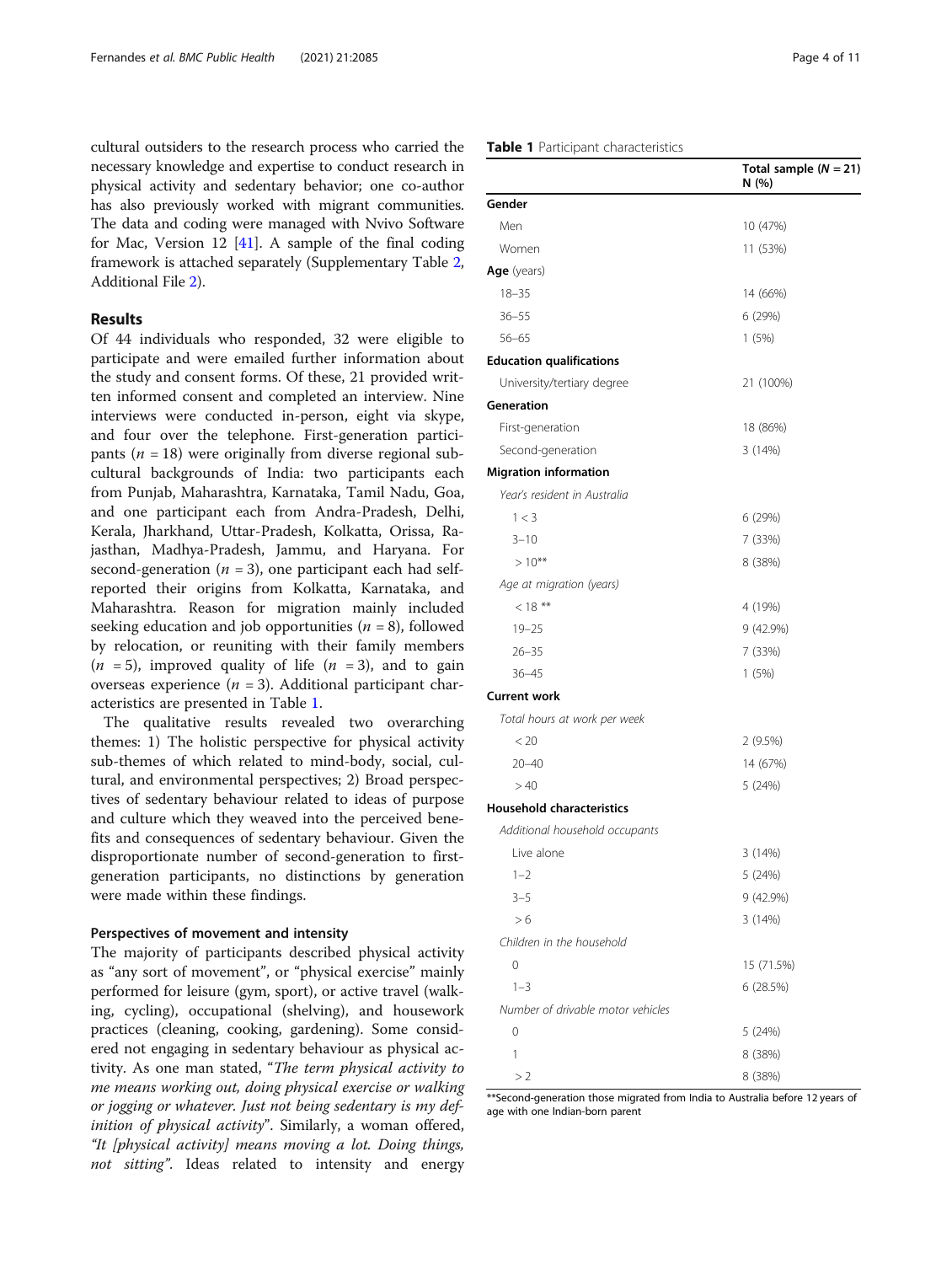expenditure emerged when few participants perceived planned exercise behaviours (gym, sport) required greater physical effort over lower intensity activities such as walking. As one man summarised, "I like to push myself physically to the limit where my body starts to shut down and almost get exhausted, that to me is exercise, rather than just going for a nice, gentle walk".

# Holistic perspectives

For some participants, physical activity was not only about engaging in bodily movement but a way of engaging the mind. As one man stated, "Physical activity means the overall development of a person … mentally as well as physically". Such descriptions are summarised by two other participants weaving in this mental perspective in the context of recreational sport and traditional yoga.

"For me, it's getting your mind off the regular stuff you do, and it's not just running, it's getting engaged in some kind of an activity where you're not thinking about work or regular day-to-day stuff. For example, tennis is one thing. You're also thinking about the ball. When you're playing cricket, you're thinking about the timing. So, giving your mind a break from the regular day-to-day tasks and activity, that's physical activity for me". [Male participant].

"I realise physical activity doesn't only mean you move your body, you should be aware of every part even when you're exercising, doing yoga, or running … For me, physical activity means awareness to my body, whatever I'm doing". [Female participant].

#### Social, cultural, and environmental perspectives

Although women mainly pointed to ideas about physical activity in connection with people and nature (i.e., outdoor environment), one man spoke of his connection of physical activity to nature when stating, "I don't know, it [trail running] just has a calming feeling when you're running outdoor, with more trees". When defining physical activity, one woman stated, "Like it means working out, working up a sweat. Sometimes physical activity is also being outdoors and walking with friends". Similarly, reflecting on her traditional Indian experiences where agriculture was considered the main source of physical activity another woman stated, "So life changed after moving abroad I think in terms of physical activity. Physical activity for me, [is] being close to nature and then doing something. So that really changed". Another woman also emphasised the socio-environmental connection in view of increasing physically active behaviours and reducing sedentary practices: "I think if you want physical activity, you enjoy it with more people, with more friends, with more nature. I think it motivates you

to become less sedentary". Ideas of social connection also emerged when speaking about traditional/cultural modes of activity. For instance, one woman shared how traditional festivals that involved cultural dancing perpetuated the social connections with members of their community/culture. Connecting with their community members while engaging in physical activity practices was considered an integral part of the Indian culture.

"I think dance is also part of physical activity because it doesn't only make you fit, it makes you happy as well. Overall, all Indians love to dance. I think that's one part of our culture which is amazing. It [dance] makes people healthy, it makes people engage with others, the social contact which nowadays people are lacking, [is still] there in our culture. When I go back, we have certain festivals where you gather around, like harvesting festival, and dance". [Female participant].

A small portion of women spoke of how perspectives of physical activity can be shaped by their social-cultural norms and practices. Their descriptions revealed that an Indian experience may not be homogenous but a conglomeration of diverse norms and practices arising from distinctions of class, caste, and regional sub-cultural norms and practices. Describing how nuances of class or caste intersections of Indian culture may shape the gender-based experiences of physical activity these women offered,

"… You come from a certain class or a certain caste, where women are expected to do traditional roles. So, a mother is just a mother, and her role is defined. She has got to cook she has got to look after the family. She's not somebody who is encouraged to take up any hobbies". [Female participant].

Her quote highlights the notion that the social stratifications of class and caste inherent to the Indian culture can position native Indian women to adhere to performing their traditional gender roles. She also pointed to how perspectives and preferences of physical activity for women may be shaped by sub-cultural norms that were important to consider when these women migrate to western settings. She recognised that culturally shaped perspectives and practices of physical activity may not be consistent with perspectives and practices around physical activity in their migrant/western contexts.

"With one demography is not the same, from up north to down south. It's [a] different culture, different upbringing. In south India, every family household encourages girls to take part in dance, they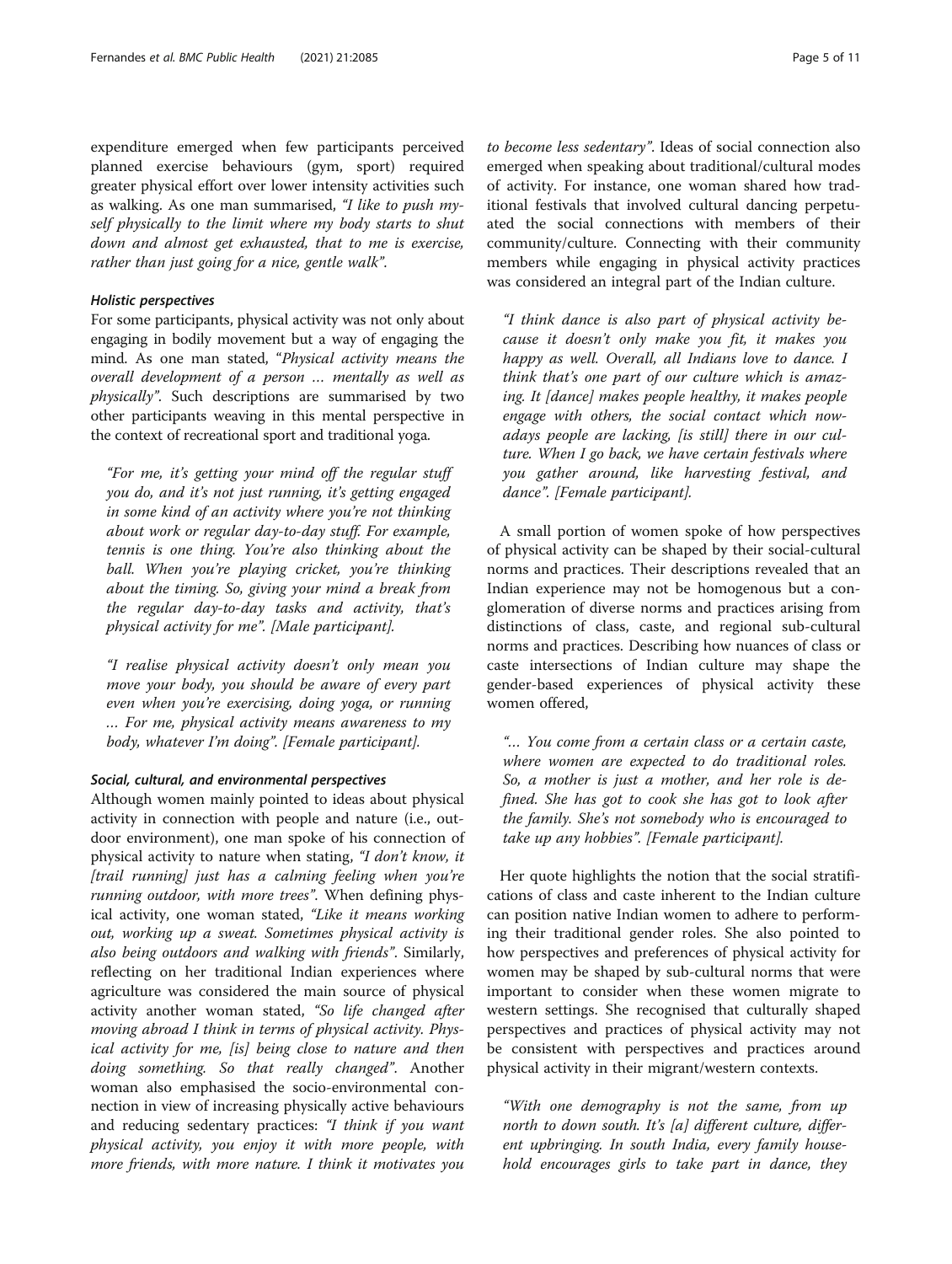should learn [dance], even if they won't take it up as a profession, at least as a hobby they could do it. But that may not be the case in another part of India … but when you come to Australia, you bring those things with you which may not be applicable here". [Female participant].

Similarly, another woman supported the idea that experiences of physical activity may differ for individuals across the Indian demographic. For her, activities traditionally performed for daily living in her regional subculture shaped her understanding that physical activity was an informal practice, rather than a planned exercise behaviour. Her quote suggests that among men and women in rural Indian agricultural communities, physical work as part of daily living may be viewed as an important and legitimate form of physical activity that creates little distinction along gender lines.

"For every individual or every community, every society, physical activity has different meanings. I'm from …. a state mainly famous for agriculture … In my state people give a lot of emphasis on physical activity. So, there was nothing like a cultural difference for men and women. So, for me, doing some sort of physical work comes in the [form of] physical activity even if you're not going to the gym". [Female participant].

#### Perspectives of intent or purpose on sedentary behaviour

A small number of participants expressed that they did not understand the meaning of the term sedentary behaviour. However, for most participants, sedentary behaviour conveyed a state of idleness described as "just sitting", "doing nothing", "being lazy" or "not moving" when sitting and lying. Several participants had interwoven other ideas related to the purpose (underlying reason) and duration (length of time). Narrating how the idea of purpose is tied to shaping the meaning and practice of sedentary behaviour, one man stated, "Like you are just sitting down for nothing, or you are sitting down and doing something creative. It all depends on what you are doing … Being creative or just lying or being lazy all the time?". Similar ideas of purpose and duration were shared by other participants when stating,

"When I scroll down Facebook, for me it's something very important because I just read the news. So, I never included it as a sedentary lifestyle, because to know about the news and politics, I'm very interested. That's why I didn't tell you I scroll down Facebook, and I don't add it to my sedentary life". [Female participant].

"It depends on if it goes on for a while and it starts impacting your health, that's what I believe is sedentary. Whereas having 'me time' sitting, watching TV, having time off once now and then actually is helpful. As long as you're not lying down on the couch for the whole day". [Male participant].

When exploring past cultural experiences, two participants highlighted how activities of daily living were performed adopting a sedentary 'position' in India. Their descriptions suggested that in India it was customary for them to engage in activities of daily life in a floor-seated or squat 'position'. Such cultural experiences of, or reflections on, sitting or squatting to perform important activities of daily living may in some part underpin views on intent and purpose shaping what is and isn't considered sedentary behaviour.

"Most Asian communities, they sit in a certain pattern [squat]. In terms of cooking, our toilets and everything was different, which now I think [is] approved by the scientists and researchers, why it was important to sit in certain behaviours...These kinds of sedentary behaviours really affect when we are coming from [a] certain environment and then jumping to here [Australia]". [Female participant].

"We used to sit a lot more on the floors, back in India, than on the couches, even though we had couches. I definitely think it's one of those cultural things where people prefer just sitting down on the floor a lot more. When I was young, we always used to sit on the floor to eat, to do everything. To do our homework, to study". [Male participant].

In defining sedentary behaviour, the participants' ideas of intent and purpose also surfaced in discussions of the perceived benefits and consequences of being sedentary, particularly when sitting and lying. For instance, there was a perception that sitting and lying benefits physical and mental relaxation, helps connect with friends and family members, however while sitting with the intent of "doing nothing" or being "lazy" was perceived as having negative health consequences, such as physical (back/join) discomfort, weight gain, negative mood, and social disconnection. As one woman stated, "I would put on weight, I would have low moods, I would be not as social as I want to do and not being social and not having friends would create other problems". Narrating how the idea/purpose of sitting is essential as it provides holistic health benefits from physical, mental to the social contexts, they offered,

"[sitting] helps you relieve and relax, and come into your good mood, because of stress you had in the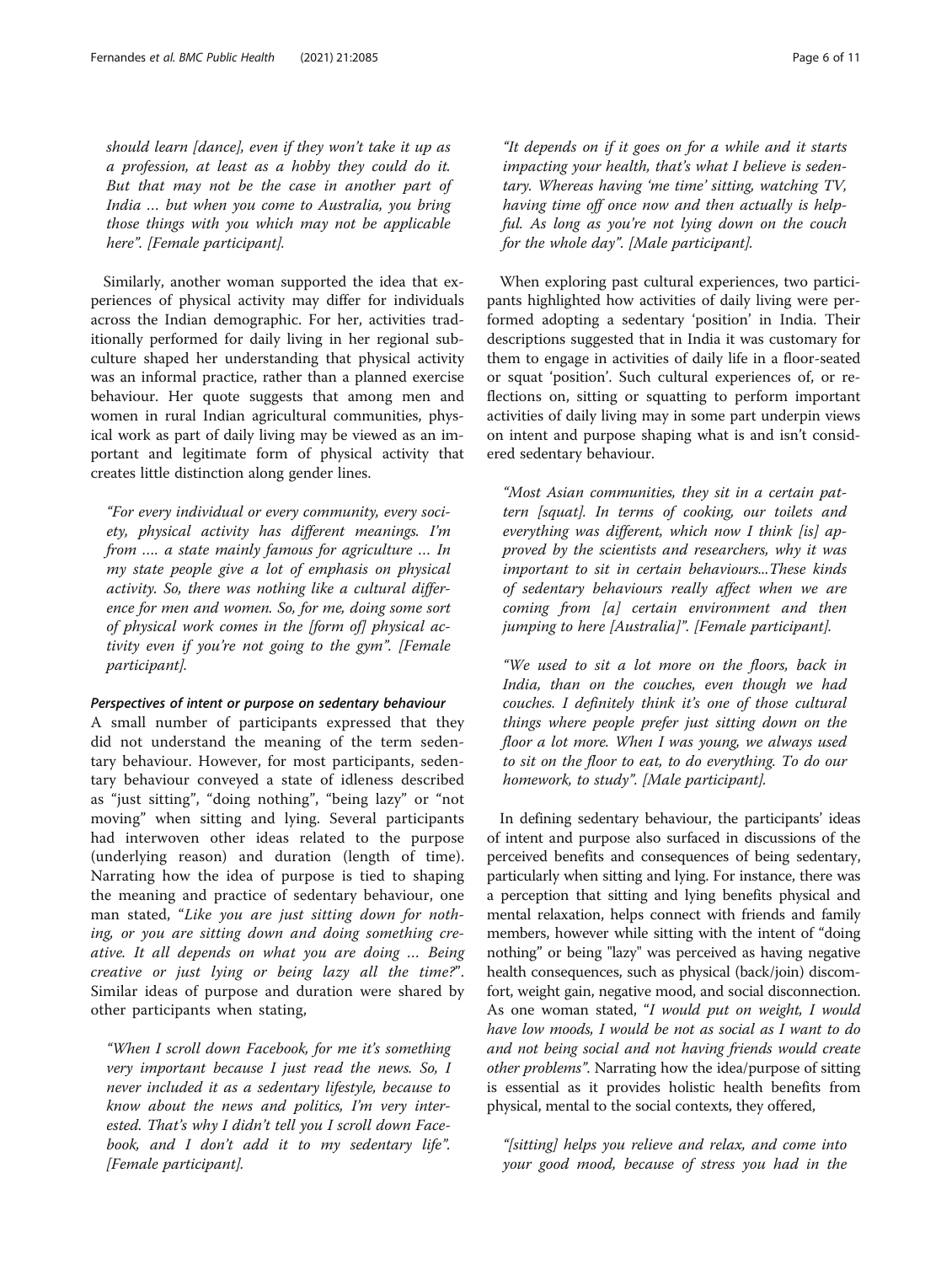job. So, it [sitting] helps you get back to normal". [Male participant].

"It's kind of a bonding time I have with my son. Sitting down is an important part of my life when you have a kid and it should be in anybody's life, I feel... sitting at home with your family, your friends or with my son, I don't think it has any negative impact". [Female participant].

# **Discussion**

Among a sample of Indian migrants living in Melbourne, Australia, this study explored how physical activity and sedentary behaviour were defined, further describing how such perceptions were shaped by culture and migration. When defining physical activity, Indian migrants had interwoven ideas of bodily movement with broader ideas related to mental engagement (mind-body), social, cultural, and environmental aspects. For sedentary behaviour, they shared ideas related to purpose and duration when conveying the lack of movement and energy expenditure.

#### Broader perspectives

The findings agree with previous qualitative studies that found broad conceptualisations of physical activity (e.g., purposiveness, passivity, cultural, familial, social) among Indian migrants, other immigrants, refugees, and native communities at risk of non-communicable diseases [[21](#page-9-0)– [24,](#page-9-0) [27,](#page-9-0) [42](#page-9-0)]. The conceptualisation of physical activity among non-Indian immigrants and refugees has been attributed more to the social, economic, and environmental factors they experienced in developed countries and less to their cultural norms [\[21\]](#page-9-0). However, qualitative insights from studies targeting Indian migrants revealed that Indian migrants experienced and perceived physical activity with ideas related to culture (yoga), spirituality (Hinduism), familial, social, and outdoor environmental experiences, which parallel the broad ideas expressed by participants in our study [[22](#page-9-0)–[24,](#page-9-0) [26,](#page-9-0) [43\]](#page-9-0). Such broad perspectives may also stem from Indigenous Indian religion and spiritual traditions and philosophies. Authors in the discipline of Indian psychology emphasised that in addition to dependence, materialism, and collectivism, the established set of attitudes/perceptions of an Indian mindset also involved holistic aspects that may vary by the diverse ethnic norms within their society  $[44]$ . Accordingly, attitudes of knowledge, realities, and existence (i.e. how Indians may think, feel, act) may be distinctive, integrated by diverse aspects such as their physical, social and spiritual experiences [\[44](#page-9-0), [45\]](#page-9-0). Awareness of such cultural/contextual knowledge (perceptions, attitudes, intentions) as often overlooked in physical activity literature, may be useful when tailoring health promotion

messages and population-specific physical activity interventions.

# Culture & Indian experiences Gender perspectives

This study expands the insight on the cultural norms and practices that may shape perspectives and experiences of physical activity for an Indian migrant population. The views expressed by women in this study are supported by several studies that previously accounted for the gender-defined roles of Indian migrant women with low levels of physical activity from adhering to their cultural norms and responsibilities [\[43,](#page-9-0) [46](#page-9-0)–[49\]](#page-9-0). While partaking in physical activity during childhood may be culturally encouraged, meeting cultural expectations during adulthood may necessitate that the Indian woman prioritise her time and responsibilities attending to family needs over engaging in physical activity [\[43](#page-9-0)]. Such culturally defined roles may be important to consider when planning physical activity initiatives to engage Indian women, particularly those migrating during adulthood. Previous authors attributed such culturally defined roles to the lower sedentary times (sitting, standing) among South Asian women compared to European women, thus implying that different ethnicities or cultural norms may impact physical activity and sedentary practices [[50\]](#page-9-0).

#### Heterogenous perspectives

The participants reiterated what several authors have previously emphasised, that the Indian population is not homogenous but an amalgamation of sub-cultural norms, values, and practices, including distinctions of caste, class, language, and religion [[51](#page-9-0)–[53](#page-9-0)]. For instance, Punjabi Indian migrants in the United States attributed their native agricultural/farming experiences to perceive physical activity as an informal activity of daily living [[22\]](#page-9-0). Similar insights on physical activity as an automated experience, drew from how activities of daily living were performed in the Indian culture, and not attributed as a behaviour that is planned, as the concept of 'exercise' in western cultures [[24](#page-9-0)]. Such insights may imply the possibility that the Indian experience may be shaped with distinctive ideas and experiences that may impact an individual's or group's preferences of physical activity which is an important issue for future research involving Indian migrant communities. Such insights can validate our findings, expand, and support existing knowledge that may help inform the tailoring of physical activity interventions for Indian migrants globally.

#### Reshaping the conventional lens of sedentary 'position'

There is limited literature on perceptions of sedentary behaviour among Indian migrant populations. South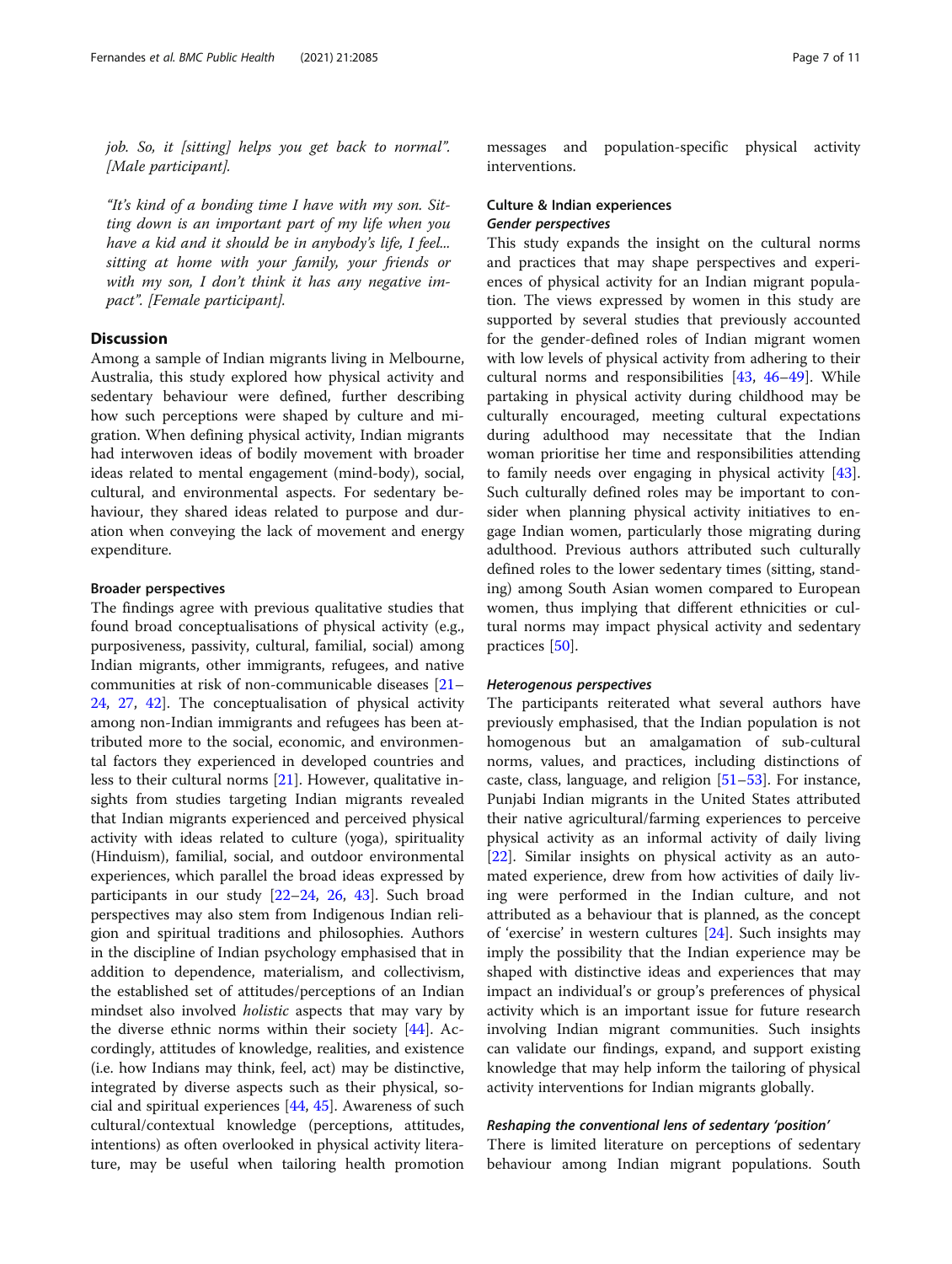African Langa community members that conceptualised inactivity with ideas of 'passivity' beyond solely adopting the 'sitting' position may support our findings [[42\]](#page-9-0). Two participants revealed how traditionally, in India, floorsitting, and even squatting-positions were being adopted to perform activities of daily life. These findings may be supported by research in other disciplines (e.g. occupational therapy), that identified floor sitting and squatting positions were commonly adopted by Indian [\[54,](#page-9-0) [55](#page-9-0)], and other non-western cultures [[56](#page-9-0)] when undertaking activities of daily living, and recognise culture plays a significant role in how activities of daily living are performed, particularly among ethnic minorities [\[57](#page-9-0), [58](#page-9-0)]. Some have emphasised the need for awareness of such cultural distinctions in behaviour, not only between different countries but also within each national culture, as such practices may vary between the urban-affluent and rurallower economic dwellers [[56,](#page-9-0) [59](#page-9-0)]. Hewes (1957) 'anthropology of posture', approximated 1000 types of positions adopted across different cultures when performing such activities [[57](#page-9-0)]. It is plausible, therefore, that the operational definitions around physical activity and sedentary behaviour built solely on energy expenditure (sitting/reclining) position and bodily movement [[18,](#page-9-0) [20](#page-9-0)] may not adequately reflect the array of such behaviours across different cultures, and possibly within each culture.

#### Perspectives of purpose and duration

Studying adults in the UK, previous authors note the importance of considering the 'purpose' underlying sedentary behaviour over the level (time, bouts) of sedentary practices [\[60](#page-9-0), [61\]](#page-9-0). For instance, perceiving poor health consequences as related to engaging in mindless/passive sitting with prolonged duration, while sitting to socialise with friends and family, or solving puzzles or relaxation were perceived as a beneficial use of sedentary behaviour [[60,](#page-9-0) [61](#page-9-0)]. Sedentary practices over longer durations were more likely to occur for leisure purposes such as social contexts [[61\]](#page-9-0). While these studies focus on older adults in the general population, their insights support the participants' perspectives on purpose, duration, and perceived benefits of sedentary behaviour. Such perspectives may be important for a collectivist Indian culture, where social connections with friends, family, and community members form part of their identity and may result in greater sedentary practices in the social/leisure domain than others. More research exploring the contextual/domain-specific experiences of sedentary behaviour of Indian migrants may help identify determinants of their sedentary behaviour.

# Holistic perspectives and culturally relevant insights

Overall, the broad ideas in this study support a need for holistic approaches that incorporate physical, mental, social, environmental, and cultural perspectives when researching, communicating, and promoting physical activity among Indian migrants. It may be that to understand their physical activity and sedentary behaviour we should also consider adjustments of their cultural norms, values, and gender roles with migration. This is particularly important when acculturating to a new culture, where migrants are required to adjust/modify their native cultural values and practices to align with the contextual and cultural values and practices of a western setting/culture [[62\]](#page-10-0). For instance, Indian women moving away from their extended family or rural agricultural backgrounds may rethink the broader perspective such as social connection to physical activity from connecting with their community and extended family members, and with lack of social support in their migrant settings, may alter their perspective to consider physical activity as a planned exercise, such as going to the gym. Similarly, they may consider sitting practices important to help build their social connections as migrants. Culturally tailored interventions that have incorporated such holistic approaches have led to improved health outcomes, including physical activity practices among ethnic minority women in Canada [\[63](#page-10-0)]. Holistic perspectives are particularly important for other ethnic/ indigenous communities in Australia and South America, where identities of self and health-related practices are also shaped with ideas of mind-body, social, landscape, psychological, ideas of sharing, familial and communal harmony, and balance of the external world and inner-self [\[64,](#page-10-0) [65](#page-10-0)]. Giving importance to understand the impact of migration on re-shaping such indigenous/native expressions of physical activity and sedentary behaviour in addition to cultural and social influences would complement efforts to support their participation in physical activity.

#### Limitations

This study solely considered the views of participants fluent in English and did not include any participants older than 65 years. While we sought to include secondgeneration Indian participants, only three were recruited and no comparisons could be made, limiting the transferability of the findings. Participants were provided with the choice to participate in the interview in-person, by telephone, or online to minimise participant burden. However, these different modes of data collection may have affected responses.

# Conclusions

This study provides a rich and nuanced account of how physical activity and sedentary behaviour are understood and defined among an Indian migrant population. Framing physical activity with a holistic lens and using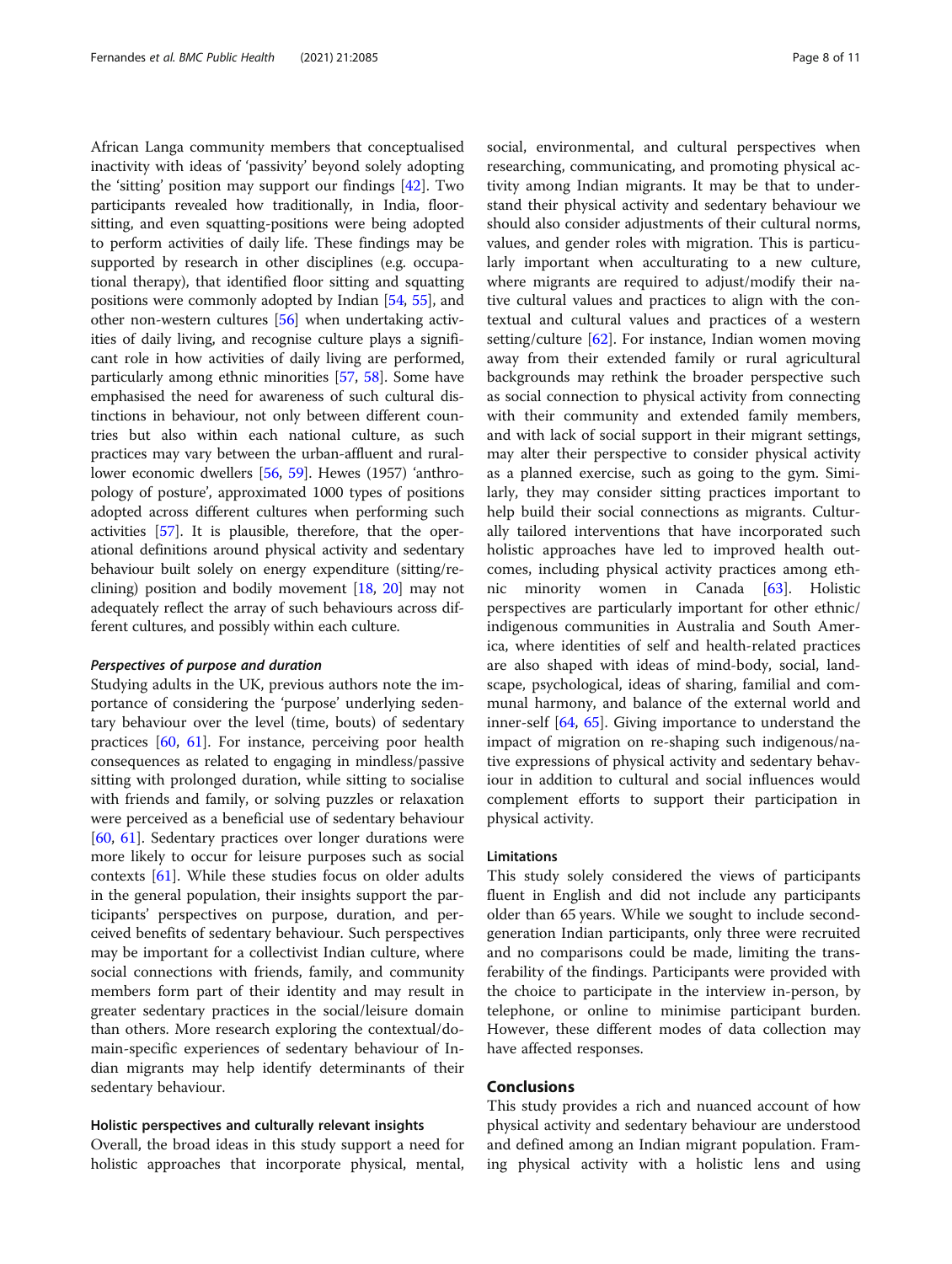<span id="page-8-0"></span>holistic approaches to promote physical activity are thus encouraged. Cultural behaviours/practices can have implications for how we consider, categorise, and measure sedentary behaviour, diverging from the one size fits all approach. Such insights can support efforts to tailor interventions and effectively communicate policies on physical activity for the Indian migrant population.

#### Abbreviations

CALD: Culturally and linguistically diverse; PA: Physical activity (abstract only); SB: Sedentary behaviour (abstract only)

# Supplementary Information

The online version contains supplementary material available at [https://doi.](https://doi.org/10.1186/s12889-021-12099-4) [org/10.1186/s12889-021-12099-4.](https://doi.org/10.1186/s12889-021-12099-4)

Additional file 1: Table S1. Interview guide. This table displays the lead interview questions and potential prompts developed for physical activity and sedentary behaviour

Additional file 2: Table S2. Sample coding framework. This table provides a sample of the nodes, category descriptions and codes of the final coding framework

#### Acknowledgments

The authors thank each participant for offering their experiences and acknowledge the support provided by the various local organisations and Indian community groups.

#### Authors' contributions

Author SF conceptualised the paper, designed the study, collected, coded, and analysed the data, and drafted the manuscript. Authors AT and LT contributed to shaping the manuscript aims and study design and provided supervision. Author CC contributed to overseeing and validating the codebook, methodology, and supported the review and feedback of the manuscript. AT, LT, and CC were involved in critiquing the interpretation and reporting of findings. All authors reviewed, edited, and provided detailed feedback on the manuscript. All authors have read and approved the final manuscript.

#### Funding

This research did not receive any external funding.

#### Availability of data and materials

The dataset analysed for the current study are not publicly available due to ethical restrictions related to the consent given by participants at the time of study commencement. An ethically compliant dataset may be made available by the corresponding author on reasonable request and upon approval by the Deakin University Human Research Ethics Committee.

#### **Declarations**

# Ethics approval and consent to participate

The study was approved under the ethical standards of the Deakin University Human Ethics Advisory Group – Health (HEAG-H 93\_2019) and in accordance with the Declaration of Helsinki of 1964 and later amendments or comparable ethical standards. Written informed consent was provided by all individuals involved in this study.

#### Consent for publication

Not applicable.

#### Competing interests

The authors declare that they have no competing interests.

#### Author details

<sup>1</sup> Physical Activity and Nutrition (IPAN), School of Exercise and Nutrition Sciences, Deakin University, Geelong, Australia. <sup>2</sup>School of Sport, Exercise and

Rehabilitation, University of Technology Sydney, Moore Park Precinct, Sydney, NSW, Australia.

Received: 10 October 2020 Accepted: 6 October 2021 Published online: 13 November 2021

# References

- 1. Lee I-M, Shiroma EJ, Lobelo F, Puska P, Blair SN, Katzmarzyk PT, et al. Effect of physical inactivity on major non-communicable diseases worldwide: an analysis of burden of disease and life expectancy. Lancet. 2012;380(9838): 219–29. [https://doi.org/10.1016/S0140-6736\(12\)61031-9.](https://doi.org/10.1016/S0140-6736(12)61031-9)
- 2. Ding D, Lawson KD, Kolbe-Alexander TL, Finkelstein EA, Katzmarzyk PT, Van Mechelen W, et al. The economic burden of physical inactivity: a global analysis of major non-communicable diseases. Lancet. 2016;388(10051): 1311–24. [https://doi.org/10.1016/S0140-6736\(16\)30383-X](https://doi.org/10.1016/S0140-6736(16)30383-X).
- 3. Bennett JE, Stevens GA, Mathers CD, Bonita R, Rehm J, Kruk ME, et al. NCD countdown 2030: worldwide trends in non-communicable disease mortality and progress towards sustainable development goal target 3.4. Lancet. 2018;392(10152):1072–88. [https://doi.org/10.1016/S0140-6736\(18\)31992-5](https://doi.org/10.1016/S0140-6736(18)31992-5).
- 4. Gupta R, Gupta V, Sarna M, Bhatnagar S, Thanvi J, Sharma V, et al. Prevalence of coronary heart disease and risk factors in an urban Indian population: Jaipur heart Watch-2. Indian Heart J. 2002;54(1):59–66.
- 5. Gupta R, Misra A, Vikram NK, Kondal D, Gupta SS, Agrawal A, et al. Younger age of escalation of cardiovascular risk factors in Asian Indian subjects. BMC Cardiovasc Disord. 2009;9(1):28. [https://doi.org/10.1186/1471-2261-9-28.](https://doi.org/10.1186/1471-2261-9-28)
- 6. Enas EA, Kannan S. How to beat the heart disease epidemic among south Asians: a prevention and management guide for Asian Indians and their doctors. 1st Edition. Downer Grove: advanced heart lipid clinic; 2005.
- 7. Volgman AS, Palaniappan LS, Aggarwal NT, Gupta M, Khandelwal A, Krishnan AV, et al. Atherosclerotic cardiovascular disease in south Asians in the United States: epidemiology, risk factors, and treatments: a scientific statement from the American Heart Association. Circulation. 2018;138(1):e1– e34. <https://doi.org/10.1161/CIR.0000000000000580>.
- 8. Mahajan D, Bermingham M. Risk factors for coronary heart disease in two similar Indian population groups, one residing in India, and the other in Sydney. Australia Eur J Clin Nutr. 2004;58(5):751–60. [https://doi.org/10.1038/](https://doi.org/10.1038/sj.ejcn.1601873) [sj.ejcn.1601873.](https://doi.org/10.1038/sj.ejcn.1601873)
- 9. Williams ED, Stamatakis E, Chandola T, Hamer M. Assessment of physical activity levels in south Asians in the UK: findings from the health survey for England. J Epidemiol Community Health. 2011;65(6):517–21. [https://doi.](https://doi.org/10.1136/jech.2009.102509) [org/10.1136/jech.2009.102509](https://doi.org/10.1136/jech.2009.102509).
- 10. Hayes L, White M, Unwin N, Bhopal R, Fischbacher C, Harland J, et al. Patterns of physical activity and relationship with risk markers for cardiovascular disease and diabetes in Indian, Pakistani, Bangladeshi and European adults in a UK population. J Public Health. 2002;24(3):170–8. [https://doi.org/10.1093/pubmed/24.3.170.](https://doi.org/10.1093/pubmed/24.3.170)
- 11. Kolt G, Schofield G, Rush E, Oliver M, Chadha N. Body fatness, physical activity and nutritional behaviours in Asian Indian immigrants to New Zealand. Asia Pac J Clin Nutr. 2007;16(4):663–70.
- 12. Tremblay MS, Bryan SN, Pérez CE, Ardern CI, Katzmarzyk PT. Physical activity and immigrant status: evidence from the Canadian community health survey. Can J Public Health/Revue Canadienne de Sante'e Publique. 2006; 97(4):277–82. <https://doi.org/10.1007/BF03405603>.
- 13. Daniel M, Wilbur J, Marquez D, Farran C. Lifestyle physical activity behavior among south Asian Indian immigrants. J Immigr Minor Health / Center for Minority Public Health. 2013;15(6):1082–9. [https://doi.org/10.1007/s10903-](https://doi.org/10.1007/s10903-013-9842-4) [013-9842-4](https://doi.org/10.1007/s10903-013-9842-4).
- 14. Kennedy S, Kidd MP, McDonald JT, Biddle N. The healthy immigrant effect: patterns and evidence from four countries. J Int Migr Integr. 2015;16(2):317– 32. [https://doi.org/10.1007/s12134-014-0340-x.](https://doi.org/10.1007/s12134-014-0340-x)
- 15. Bauman A, Bull F, Chey T, Craig CL, Ainsworth BE, Sallis JF, et al. The international prevalence study on physical activity: results from 20 countries. Int J Behav Nutr Phys Act. 2009;6(1):21. [https://doi.org/10.1186/1479-5868-](https://doi.org/10.1186/1479-5868-6-21) [6-21](https://doi.org/10.1186/1479-5868-6-21).
- 16. Greenhalgh PM. Diabetes in British south Asians: nature, nurture and culture. Diabet Med. 1997;14(1):10–8. [https://doi.org/10.1002/\(SICI\)1096-913](https://doi.org/10.1002/(SICI)1096-9136(199701)14:1<10::AID-DIA282>3.0.CO;2-B) [6\(199701\)14:1<10::AID-DIA282>3.0.CO;2-B](https://doi.org/10.1002/(SICI)1096-9136(199701)14:1<10::AID-DIA282>3.0.CO;2-B).
- 17. Abate N, Chandalia M. Ethnicity and type 2 diabetes: focus on Asian Indians. J Diabetes Complicat. 2001;15(6):320–7. [https://doi.org/10.1016/S1056-872](https://doi.org/10.1016/S1056-8727(01)00161-1) [7\(01\)00161-1](https://doi.org/10.1016/S1056-8727(01)00161-1).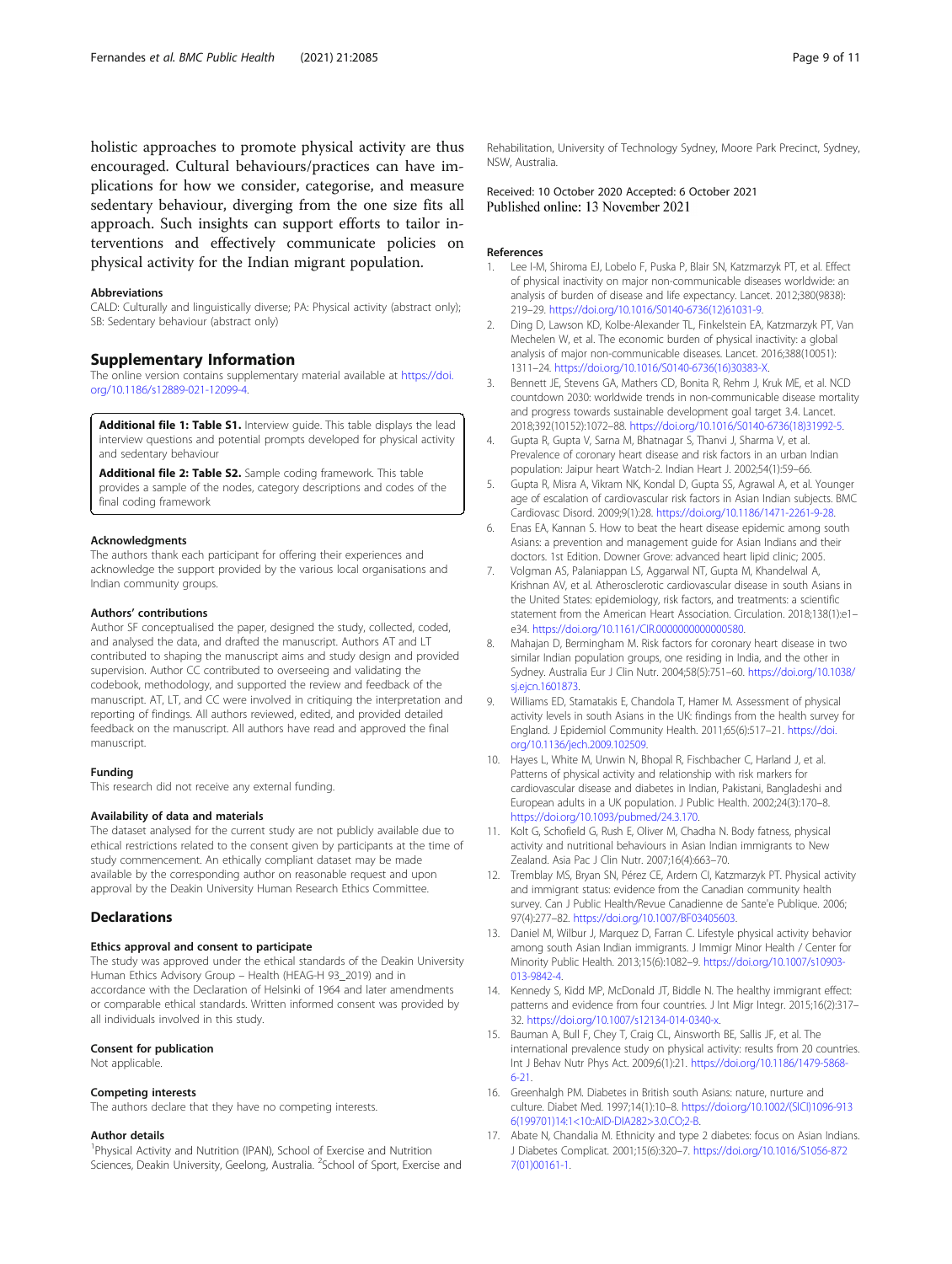- <span id="page-9-0"></span>18. Caspersen CJ, Powell KE, Christenson GM. Physical activity, exercise, and physical fitness: definitions and distinctions for health-related research. Public Health Rep. 1985;100(2):126–31.
- 19. Strath SJ, Kaminsky LA, Ainsworth BE, Ekelund U, Freedson PS, Gary RA, et al. Guide to the assessment of physical activity: clinical and research applications a scientific statement from the American Heart Association. Circulation. 2013;128(20):2259–79. [https://doi.org/10.1161/01.cir.0000435708.](https://doi.org/10.1161/01.cir.0000435708.67487.da) [67487.da](https://doi.org/10.1161/01.cir.0000435708.67487.da).
- 20. Tremblay MS, Aubert S, Barnes JD, Saunders TJ, Carson V, Latimer-Cheung AE, et al. Sedentary behavior research network (SBRN) – terminology consensus project process and outcome. Int J Behav Nutr Phys Act. 2017; 14(1):75. <https://doi.org/10.1186/s12966-017-0525-8>.
- 21. Wieland ML, Tiedje K, Meiers SJ, Mohamed AA, Formea CM, Ridgeway JL, et al. Perspectives on physical activity among immigrants and refugees to a small urban community in Minnesota. J Immigr Minor Health. 2015;17(1): 263–75. <https://doi.org/10.1007/s10903-013-9917-2>.
- 22. Galdas PM, Oliffe JL, Kang BK. Punjabi Sikh patients' perceived barriers to engaging in physical exercise following myocardial infarction. Public Health Nurs. 2012;29:534–41.
- 23. Kalavar JM, Kolt GS, Giles LC, Driver RP. Physical activity in older Asian Indians living in the United States: barriers and motives. Act Adapt Aging. 2005;29(1):47–67. [https://doi.org/10.1300/J016v29n01\\_04](https://doi.org/10.1300/J016v29n01_04).
- 24. Gupta S, Aroni R, Teede H. Experiences and perceptions of physical activity among south Asian and Anglo-Australians with type 2 diabetes or cardiovascular disease: implications for clinical practice. Qual Health Res. 2017;27(3):391–405. [https://doi.org/10.1177/1049732316660690.](https://doi.org/10.1177/1049732316660690)
- 25. Queensland Health. Engaging culturally and linguistically diverse (CALD) Queenslanders in physical activity: findings from the CALD physical activity mapping project Brisbane division of the chief Health officer; 2010 [Available from: [[https://www.health.qld.gov.au/multicultural/health\\_](https://www.health.qld.gov.au/multicultural/health_workers/com-engage-res) [workers/com-engage-res\]](https://www.health.qld.gov.au/multicultural/health_workers/com-engage-res).
- 26. Mohan S, Wilkes L, Jackson D. Lifestyle of Asian Indians with coronary heart disease: the Australian context. Collegian. 2008;15(3):115–21. [https://doi.](https://doi.org/10.1016/j.colegn.2007.03.001) [org/10.1016/j.colegn.2007.03.001](https://doi.org/10.1016/j.colegn.2007.03.001).
- 27. Koshoedo SA, Paul-Ebhohimhen VA, Jepson RG, Watson MC. Understanding the complex interplay of barriers to physical activity amongst black and minority ethnic groups in the United Kingdom: a qualitative synthesis using meta-ethnography. BMC Public Health. 2015;15(1):643. [https://doi.org/10.11](https://doi.org/10.1186/s12889-015-1893-0) [86/s12889-015-1893-0](https://doi.org/10.1186/s12889-015-1893-0).
- 28. Braun V, Clarke V. Using thematic analysis in psychology. Qual Res Psychol. 2006;3(2):77–101. <https://doi.org/10.1191/1478088706qp063oa>.
- 29. Allen-Collinson J, Leledaki A. Sensing the outdoors: a visual and haptic phenomenology of outdoor exercise embodiment. Leis Stud. 2015;34(4): 457–70. [https://doi.org/10.1080/02614367.2014.923499.](https://doi.org/10.1080/02614367.2014.923499)
- 30. Lune H, Berg BL. Qualitative research methods for the social sciences: Pearson;Higher Ed 2016.
- 31. Australian Bureau of Statistics. Migration, Australia. Statistics on Australia's international migration, internal migration (interstate and intrastate), and the population by country of birth (2018-2019) 2019. Available from: [<https://www.abs.gov.au/ausstats/abs@.nsf/mf/3412.0>].
- 32. Patton MQ. Qualitative evaluation and research methods. 2nd ed. Thousand Oaks, CA: Sage Publications; 1990.
- 33. Smith NR, Kelly YJ, Nazroo JY. The effects of acculturation on obesity rates in ethnic minorities in England: evidence from the Health survey for England. The Eur J Public Health. 2012;22(4):508–13. [https://doi.org/10.1093/](https://doi.org/10.1093/eurpub/ckr070) [eurpub/ckr070](https://doi.org/10.1093/eurpub/ckr070).
- 34. Kasinitz P, Mollenkopf JH, Holdaway J, Waters MC. Inheriting the city: the children of immigrants come of age. Harvard University Press; 2009.
- 35. Bertaux D, Kohli M. The life story approach: a continental view. Annu Rev Sociol. 1984;10(1):215–37. [https://doi.org/10.1146/annurev.so.10.080184.](https://doi.org/10.1146/annurev.so.10.080184.001243) [001243](https://doi.org/10.1146/annurev.so.10.080184.001243).
- 36. Guest G, Bunce A, Johnson L. How many interviews are enough? An experiment with data saturation and variability. Field Methods. 2006;18(1): 59–82. <https://doi.org/10.1177/1525822X05279903>.
- 37. Kallio H, Pietilä AM, Johnson M, Kangasniemi M. Systematic methodological review: developing a framework for a qualitative semistructured interview guide. J Adv Nurs. 2016;72(12):2954–65. [https://doi.](https://doi.org/10.1111/jan.13031) [org/10.1111/jan.13031.](https://doi.org/10.1111/jan.13031)
- 38. Chenail RJ. Conducting qualitative data analysis: reading line-by-line, but analyzing by meaningful qualitative units. Qual Rep. 2012;17(1):266–9.
- 39. Thomas J, Harden A. Methods for the thematic synthesis of qualitative research in systematic reviews. BMC Med Res Methodol. 2008;8(1):45. [https://doi.org/10.1186/1471-2288-8-45.](https://doi.org/10.1186/1471-2288-8-45)
- 40. Ortlipp M. Keeping and using reflective journals in the qualitative research process. The Qual Rep. 2008;active13(4):695–707.
- 41. QSR International. NVivo: qualitative data analysis software, version 12. Australia: QSR International Pty Ltd Melbourne; 2018.
- 42. Brangan E. Articulating global prescriptions for health with local conceptions of well-being and risk: the case of physical activity and the world health organisation. J Int Dev. 2013;25(6):866–79. [https://doi.org/10.1](https://doi.org/10.1002/jid.2935) [002/jid.2935](https://doi.org/10.1002/jid.2935).
- 43. Dave S, Craft L, Mehta P, Naval S, Kumar S, Kandula N. Life stage influences on U.S. south Asian women's physical activity. Am J Health Promot. 2015; 29(3):e100–8. [https://doi.org/10.4278/ajhp.130415-QUAL-175.](https://doi.org/10.4278/ajhp.130415-QUAL-175)
- 44. Bhawuk DP. A perspective on epistemology and ontology of Indian psychology: a synthesis of theory, method, and practice. Psychol Dev Soc J. 2010;22(1):157–90. <https://doi.org/10.1177/097133360902200106>.
- 45. Sinha JB. Living and doing psychology. Psychol Dev Soc J. 2010;22(1):95– 120. [https://doi.org/10.1177/097133360902200104.](https://doi.org/10.1177/097133360902200104)
- 46. Lawton J, Ahmad N, Hanna L, Douglas M, Hallowell N. I can't do any serious exercise: barriers to physical activity amongst people of Pakistani and Indian origin with type 2 diabetes. Health Educ Res. 2006;21(1):43–54. [https://doi.](https://doi.org/10.1093/her/cyh042) [org/10.1093/her/cyh042.](https://doi.org/10.1093/her/cyh042)
- 47. Sriskantharajah J, Kai J. Promoting physical activity among south Asian women with coronary heart disease and diabetes: what might help. Fam Pract. 2007;24(1):71–6. <https://doi.org/10.1093/fampra/cml066>.
- 48. Caperchione CM, Chau S, Walker GJ, Mummery WK, Jennings C. Genderassociated perceptions of barriers and motivators to physical activity participation in south Asian Punjabis living in western Canada. J Phys Act Health. 2015;12(5):686–93. [https://doi.org/10.1123/jpah.2013-0208.](https://doi.org/10.1123/jpah.2013-0208)
- 49. Sawrikar P, Muir K. The myth of a 'fair go': barriers to sport and recreational participation among Indian and other ethnic minority women in Australia. Sport Manage Rev. 2010;13(4):355–67. [https://doi.org/10.1016/j.smr.2010.01.](https://doi.org/10.1016/j.smr.2010.01.005) [005.](https://doi.org/10.1016/j.smr.2010.01.005)
- 50. Biddle GJH, Edwardson CL, Rowlands AV, Davies MJ, Bodicoat DH, Hardeman W, et al. Differences in objectively measured physical activity and sedentary behaviour between white Europeans and south Asians recruited from primary care: cross-sectional analysis of the PROPELS trial. BMC Public Health. 2019;19(1).
- 51. Bhattacharya G. Global contexts, social capital, and acculturative stress: experiences of Indian immigrant men in New York city. J Immigr Minority Health. 2011;13(4):756–65. [https://doi.org/10.1007/s10903-011-9444-y.](https://doi.org/10.1007/s10903-011-9444-y)
- 52. Dheer RJ, Lenartowicz T, Peterson MF. Mapping India's regional subcultures: implications for international management. J Int Bus Stud. 2015;46(4):443– 67. <https://doi.org/10.1057/jibs.2014.70>.
- 53. Misra R, Patel T, Davies D, Russo T. Health promotion behaviors of Gujurati Asian Indian immigrants in the United States. J Immigr Minor Health. 2000; 2(4):223–30. <https://doi.org/10.1023/A:1009544414050>.
- 54. Prakash V. R Patel S, Hariohm K, S Soni V, Alagumoorthi G. importance of squatting and sitting on the floor: perspectives and priorities of rural Indian patients with stroke. Top Stroke Rehabil. 2016;23(4):240–4. [https://doi.org/1](https://doi.org/10.1080/10749357.2016.1151693) [0.1080/10749357.2016.1151693.](https://doi.org/10.1080/10749357.2016.1151693)
- 55. Prakash V, Ganesan M. What matters to patients with stroke in India and why: a qualitative study. Disabil Rehabil. 2019:1–8.
- 56. Mulholland SJ, Wyss UP. Activities of daily living in non-Western cultures: range of motion requirements for hip and knee joint implants. Int J Rehabil Res. 2001;24(3):191–8. [https://doi.org/10.1097/00004356-200109000-00004.](https://doi.org/10.1097/00004356-200109000-00004)
- 57. Hewes GW. The anthropology of posture. Sci Am. 1957;196(2):122–32. <https://doi.org/10.1038/scientificamerican0257-122>.
- 58. Meghani-Wise Z. Why this interest in minority ethnic groups? Br J Occup Ther. 1996;59(10):485–9. <https://doi.org/10.1177/030802269605901009>.
- Gibson T, Hameed K, Kadir M, Sultana S, Fatima Z, Syed A. Knee pain amongst the poor and affluent in Pakistan. Rheumatology. 1996;35(2):146–9. <https://doi.org/10.1093/rheumatology/35.2.146>.
- 60. Palmer VJ, Gray CM, Fitzsimons CF, Mutrie N, Wyke S, Deary IJ, et al. What do older people do when sitting and why? Implications for decreasing sedentary behavior. The Gerontologist. 2019;59(4):686–97. [https://doi.org/1](https://doi.org/10.1093/geront/gny020) [0.1093/geront/gny020.](https://doi.org/10.1093/geront/gny020)
- 61. Leask CF, Harvey JA, Skelton DA, Chastin SF. Exploring the context of sedentary behaviour in older adults (what, where, why, when and with